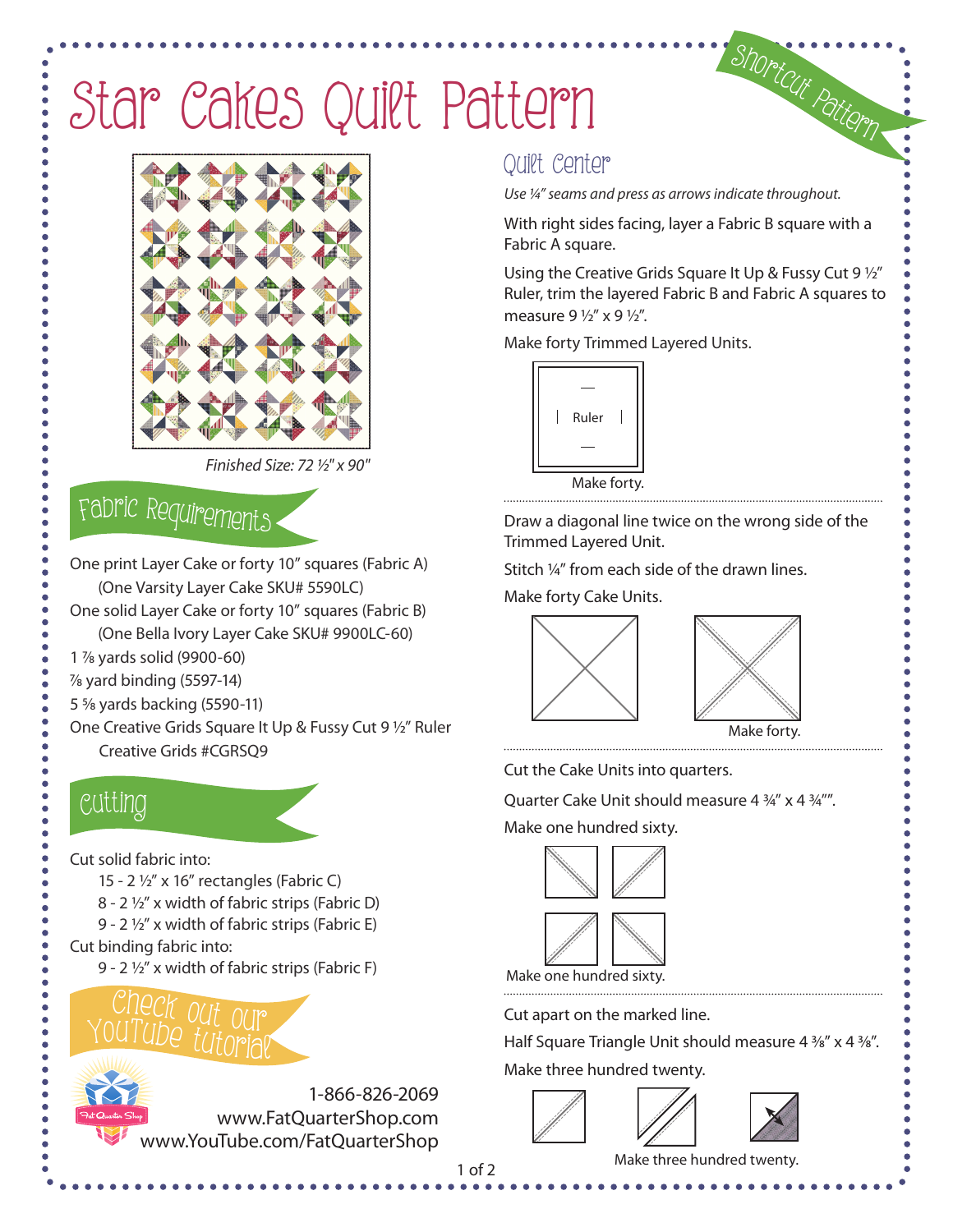# Star Cakes Quilt Pattern

Assemble four different Half Square Triangle Units.

Pay close attention to unit placement.

Corner Cake Unit should measure 8 ¼" x 8 ¼".

Make eighty.





Assemble four Corner Cake Units.

Star Cakes Block should measure 16" x 16".

Make twenty.





Piece the Fabric D strips end to end and subcut into:

4 - 2 1/2" x 68 1/2" strips (Sashing Strips)

Assemble the Quilt Center using the Fabric C rectangles and the Sashing Strips for sashing. Press toward the background fabric.



### Borders

Piece the Fabric E strips end to end and subcut into:

<sup>S</sup>hortcu<sup>t</sup> <sup>P</sup>atter<sup>n</sup>

2 - 2 1/2" x 86" strips (Side Borders)

2 - 2  $1/2$ " x 72  $1/2$ " strips (Top and Bottom Borders)

Attach Side Borders.

Attach Top and Bottom Borders.



### Finishing

Piece the Fabric F strips end to end for binding. Quilt and bind as desired.

Copyright 2015 Fat Quarter Shop, LLC. All rights reserved. Duplication of any kind is prohibited. This pattern may be used for personal purposes only and may not be reproduced without the express written permission from the Fat Quarter Shop.

These patterns may not be used for commercial purposes.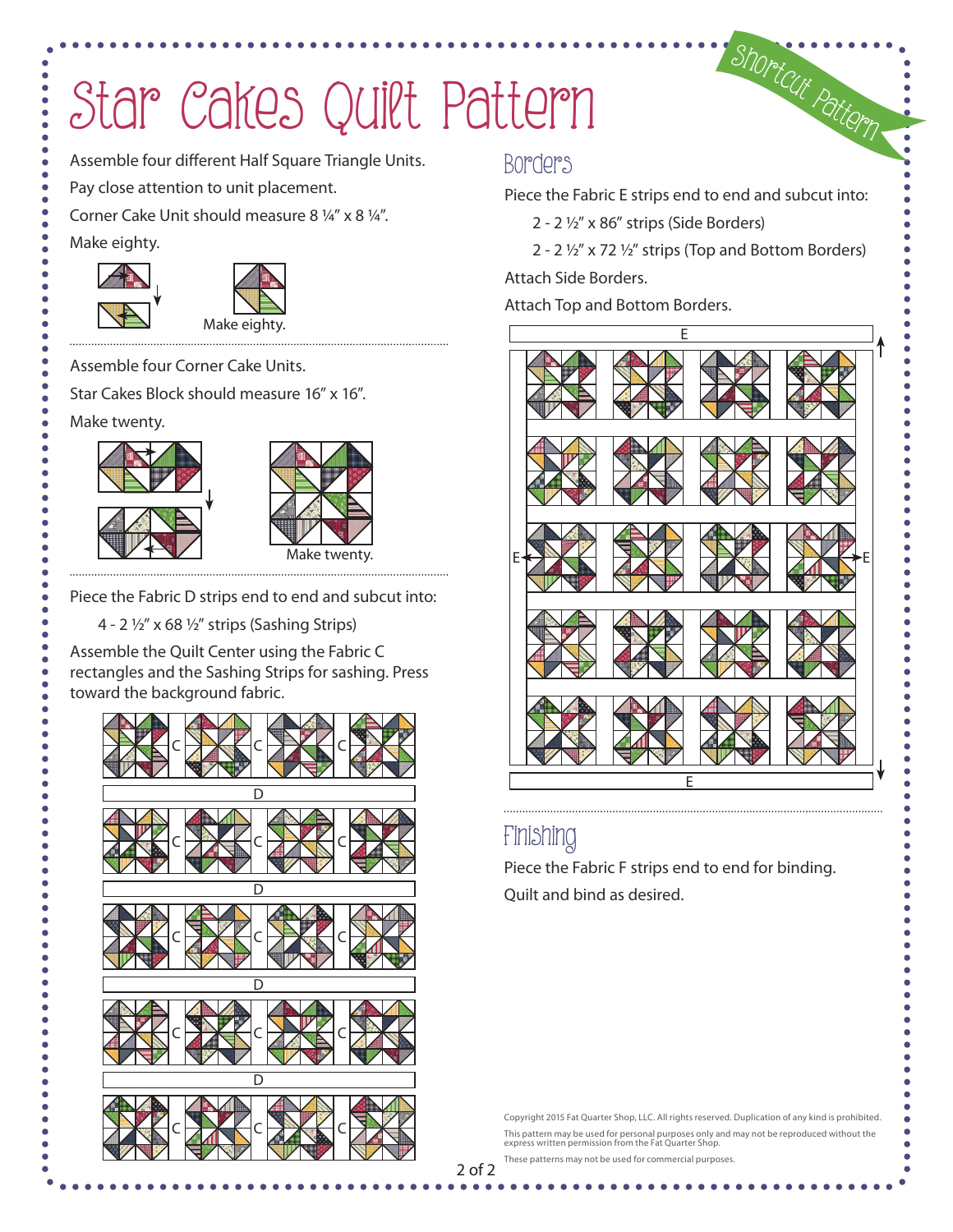**Follow the piecing instructions for the original Star Cakes pattern. This reference guide will assist with making it in different sizes.**

## Lap Quilt

Refer to the Star Cakes pattern for the Lap.

## Crib Quilt

Finished Size: 37 ½ " x 37 ½"

#### **Fabric Requirements:**

Eight Varsity Print 10" Squares (Fabric A) Eight Bella Ivory Solid 10" Squares (Fabric B) 5/8 yard solid (9900-60) 1/2 yard binding (5597-14)

2 3/4 yards backing (5590-11)

#### **Cutting:**

#### Cut solid fabric into:

- 2 2  $\frac{1}{2}$ " x 16" rectangles (Fabric C)
- 1 2  $\frac{1}{2}$ " x width of fabric strip (Fabric D)
- 4 2 1/2" x width of fabric strips (Fabric E)

#### Cut binding fabric into:

5 - 2  $\frac{1}{2}$  " x width of fabric strips (Fabric F)

#### **Instructions:**

Make sixty-four Half Square Triangle Units.

Make four Star Cakes Blocks measuring 16" x 16".

Subcut the Fabric D strip into:

1 - 2  $1/2$ " x 33  $1/2$ " strip (Sashing Strip)

Piece the Fabric E strips end to end and subcut into:

- 2 2  $\frac{1}{2}$ " x 33  $\frac{1}{2}$ " strips (Side Borders)
- 2 2  $1/2$ " x 37  $1/2$ " strips (Top and Bottom Borders)





1-866-826-2069 www.FatQuarterShop.com www.YouTube.com/FatQuarterShop



<sup>S</sup>hortcu<sup>t</sup> <sup>P</sup>atter<sup>n</sup>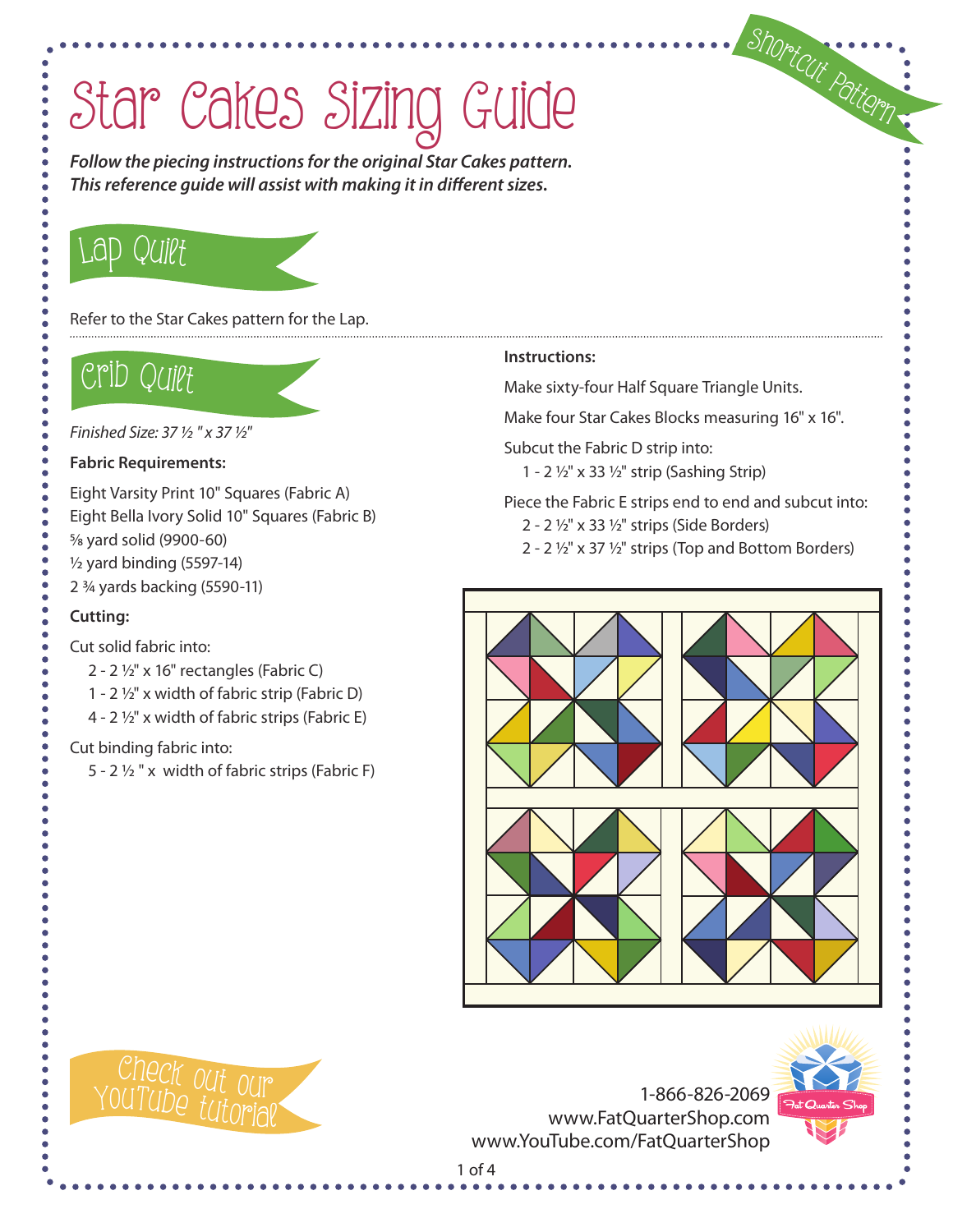### TWIN Quiet

Finished Size: 61" x 78 ½"

**Fabric Requirements:**

One Print Layer Cake™ or twenty-four 10" Squares (Varsity Print Layer Cake™) (Fabric A)

One Solid Layer Cake™ or twenty-four 10" Squares

(Bella Ivory Layer Cake™) (Fabric B)

2 yards solid (9900-60)

7/8 yard binding (5597-14)

5 1/4 yards backing (5590-11)

#### **Cutting:**

Cut solid fabric into:

8 - 2 1/2" x 16" rectangles (Fabric C)

5 - 2 1/2" x width of fabric strips (Fabric D)

8 - 5  $\frac{1}{2}$ " x width of fabric strips (Fabric E)

#### Cut binding fabric into:

9 - 2 1/2" x width of fabric strips (Fabric F)

#### **Instructions:**

Make one hundred ninety-two Half Square Triangle Units.

Shortcut Pattern

Make twelve Star Cakes Blocks measuring 16" x 16".

Piece the Fabric D strips end to end and subcut into:  $3 - 2 \frac{1}{2}$ " x 51" strips (Sashing Strips)

Piece the Fabric E strips end to end and subcut into:

2 - 5  $\frac{1}{2}$ " x 68  $\frac{1}{2}$ " strips (Side Borders)

2 - 5  $1/2$ " x 61" strips (Top and Bottom Borders)



#### 2 of 4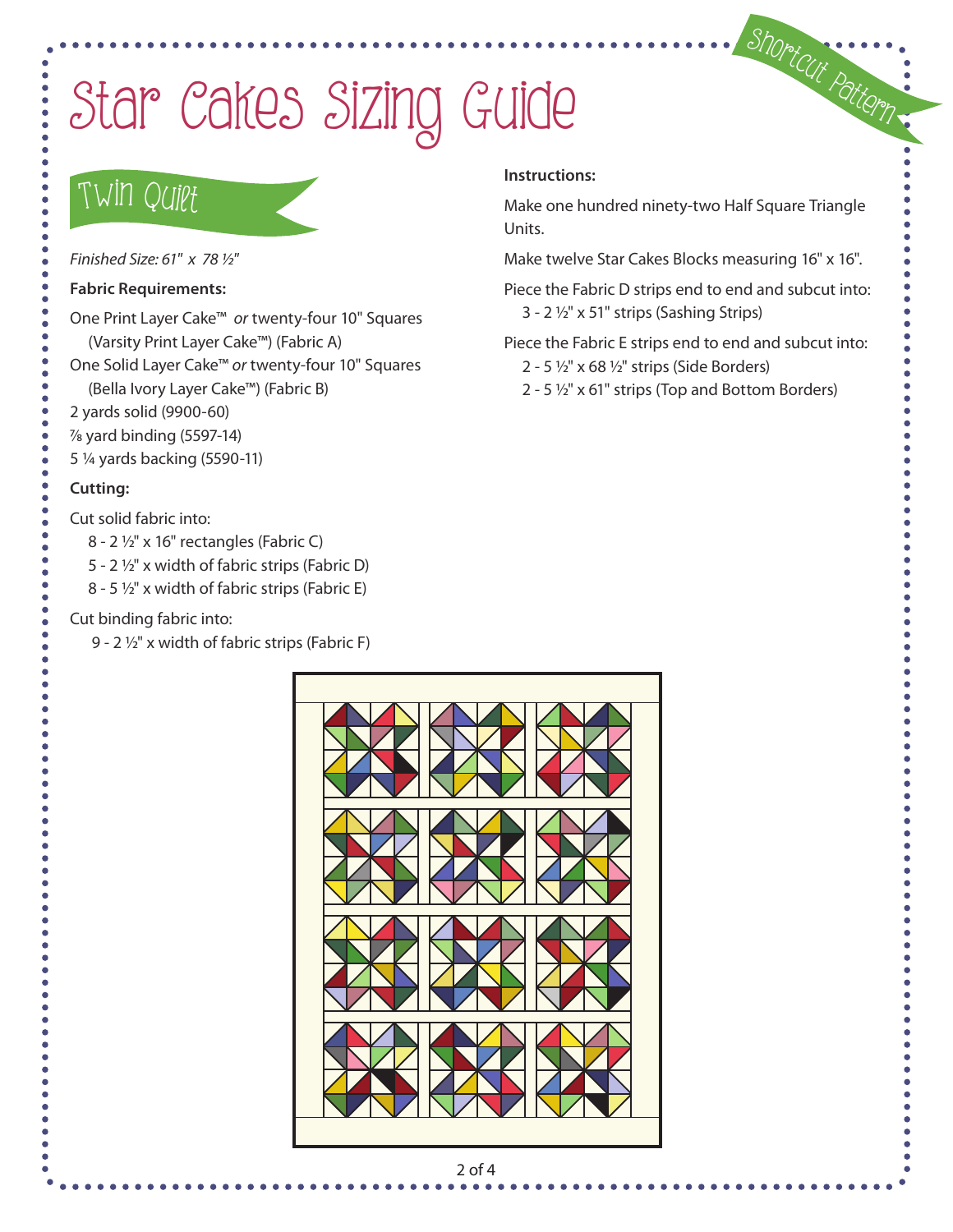### Queen Quilt

Finished Size: 90" x 90"

#### **Fabric Requirements:**

Two Print Layer Cakes™ or fifty 10" Squares

- (Two Varsity Print Layer Cakes™) (Fabric A)
- Two Solid Layer Cakes™ or fifty 10" Squares
- (Two Bella Ivory Layer Cakes™) (Fabric B)
- 2 1/3 yards solid (9900-60)
- 1 yard binding (5597-14)
- 8 3/4 yards backing (5590-11)

#### **Cutting:**

Cut solid fabric into:

- 20 2 1/2" x 16" rectangles (Fabric C)
- 10 2 1/2" x width of fabric strips (Fabric D)
- 11 2  $\frac{1}{2}$ " x width of fabric strips (Fabric E)

#### Cut binding fabric into:

11 - 2 $\frac{1}{2}$  " x width of fabric strips (Fabric F)

#### **Instructions:**

Make four hundred Half Square Triangle Units.

Make twenty-five Star Cakes Blocks measuring 16" x 16".

Piece the Fabric D strips end to end and subcut into: 4 - 2 1/2" x 86" strips (Sashing Strips)

<sup>S</sup>hortcu<sup>t</sup> <sup>P</sup>atter<sup>n</sup>

Piece the Fabric E strips end to end and subcut into:

- 2 2 1/2" x 86" strips (Side Borders)
- 2 2 1/2" x 90" strips (Top and Bottom Borders)